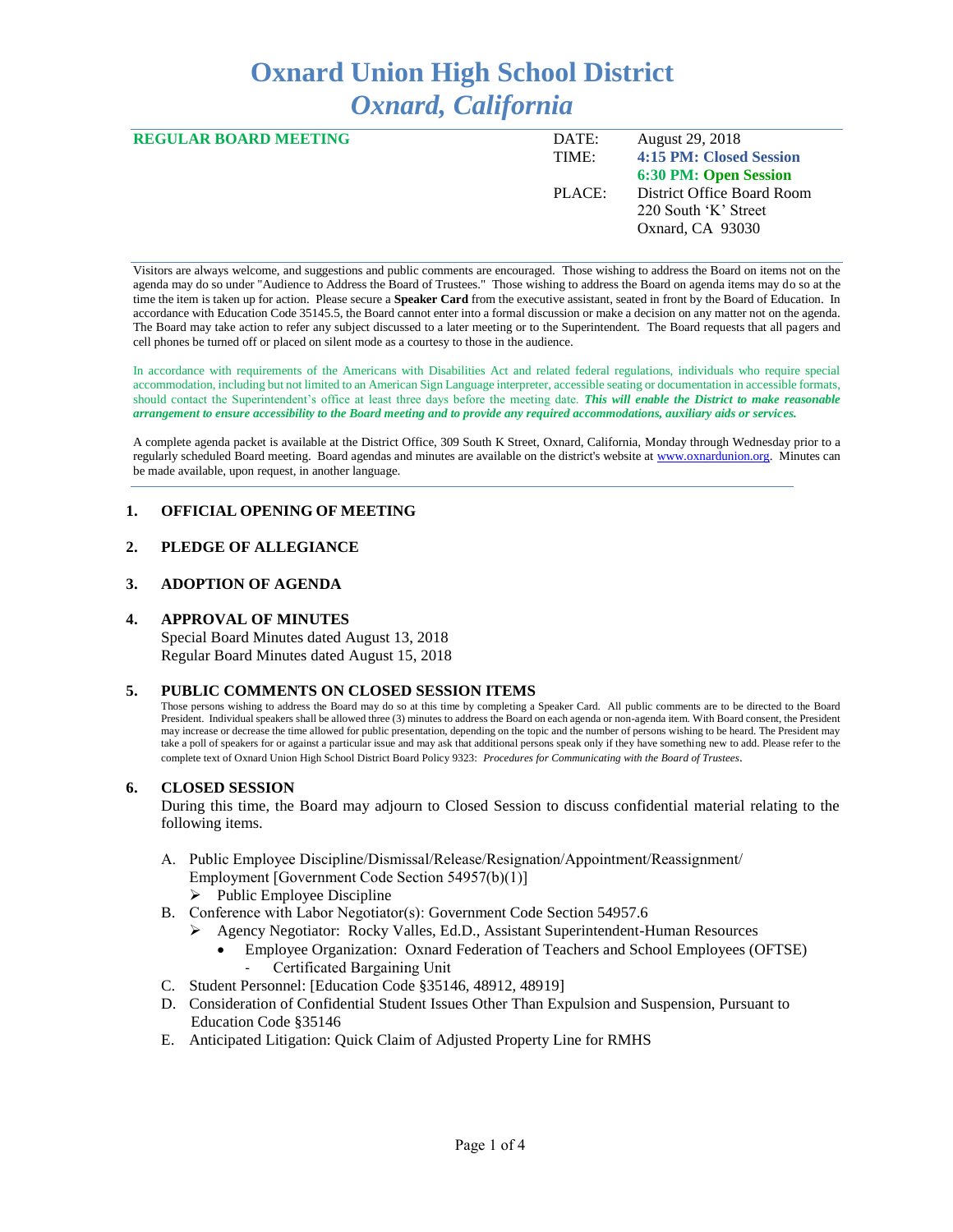## Board Meeting Agenda August 29, 2018

F. Conference with Real Property Negotiator (Govt. Code § 54956.8) PROPERTY: 50-acres of 107.25 acres located at or near 1825 Camino del Sol, Oxnard, CA (southeast corner of N. Rose Ave. and Cesar Chaves Dr.) Ventura County Assessor Parcel No. 214-0- 020-595

AGENCY NEGOTIATOR: Jeff Weinstein, Assistant Superintendent Business Services and Dr. Joel Kirschenstein, Consultant Sage Realty Group Inc.

NEGOTIATING PARTIES: Brian Edward Maulhardt, as Trustee of the Brian Edward Maulhardt Children's Support Trust

- UNDER NEGOTIATION: Price and terms of payment
- G. Conference with Real Property Negotiator (Govt. Code § 54956.8)
- PROPERTY: Multiple District-owned parcels, including: (1) Bell Ranch Property, Assessor Parcel No. ("APN") 156-0-180-385, Camarillo, California; (2) South of Oxnard High School, APN 183-0-030-180; (3) District Office Campus, 220, 309, and 315 South K Street, Oxnard, CA, APNs 202-0-010-630 & -740; (4) Hueneme Road Adult School, 527 W Hueneme Road, Oxnard, CA, APN 222-0-082-625; (5) 280 and 300 Skyway Drive, Camarillo, CA, APN 230-0-130-105; and (6) 15 Stearman Street, Camarillo, CA, APN 230-0-130-115 AGENCY NEGOTIATOR: Jeff Weinstein, Assistant Superintendent Business Services and Dr. Joel Kirschenstein, Consultant Sage Realty Group Inc. NEGOTIATING PARTIES: To be determined UNDER NEGOTIATION: Price and terms of payment.
- H. Conference with Real Property Negotiator (Govt. Code § 54956.8) PROPERTY: 7.6 Acres located 1800 Solar Drive, Oxnard, CA, Ventura County Assessor Parcel No. 213-0-070-045 AGENCY NEGOTIATOR: Jeff Weinstein, Assistant Superintendent Business Services and Dr. Joel Kirschenstein, Consultant Sage Realty Group Inc. NEGOTIATING PARTIES: NAI Capital UNDER NEGOTIATION: Price and terms of payment.

# **7. RECONVENE IN PUBLIC: REPORT ON CLOSED SESSION ACTION**

# **8. RECOGNITION**

A. New Administration Introductions

## **9. PUBLIC COMMENTS TO ADDRESS THE BOARD OF TRUSTEES**

Those persons wishing to address the Board may do so at this time by completing a Speaker Card. All public comments are to be directed to the Board President. Individual speakers shall be allowed three (3) minutes to address the Board on each agenda or non-agenda item. With Board consent, the President may increase or decrease the time allowed for public presentation, depending on the topic and the number of persons wishing to be heard. The President may take a poll of speakers for or against a particular issue and may ask that additional persons speak only if they have something new to add. Please refer to the complete text of Oxnard Union High School District Board Policy 9323: *Procedures for Communicating with the Board of Trustees.*

## **10. SUPERINTENDENT'S REPORT**

## **11. STUDENT REPRESENTATIVE TO THE BOARD – MARITZA SALCEDO**

## **12. RETIREE HEALTH BENEFITS TRUST STUDY SESSION**

- A. Introductions
- B. Overview of the RHBT
	- **A.** Jeffrey Weinstein, Assistant Superintendent of Business Services
- C. Historical Data
	- **A.** Vance, Thrift and Biller CPAs
	- **B.** Nyhart
	- **C.** Jeffrey Weinstein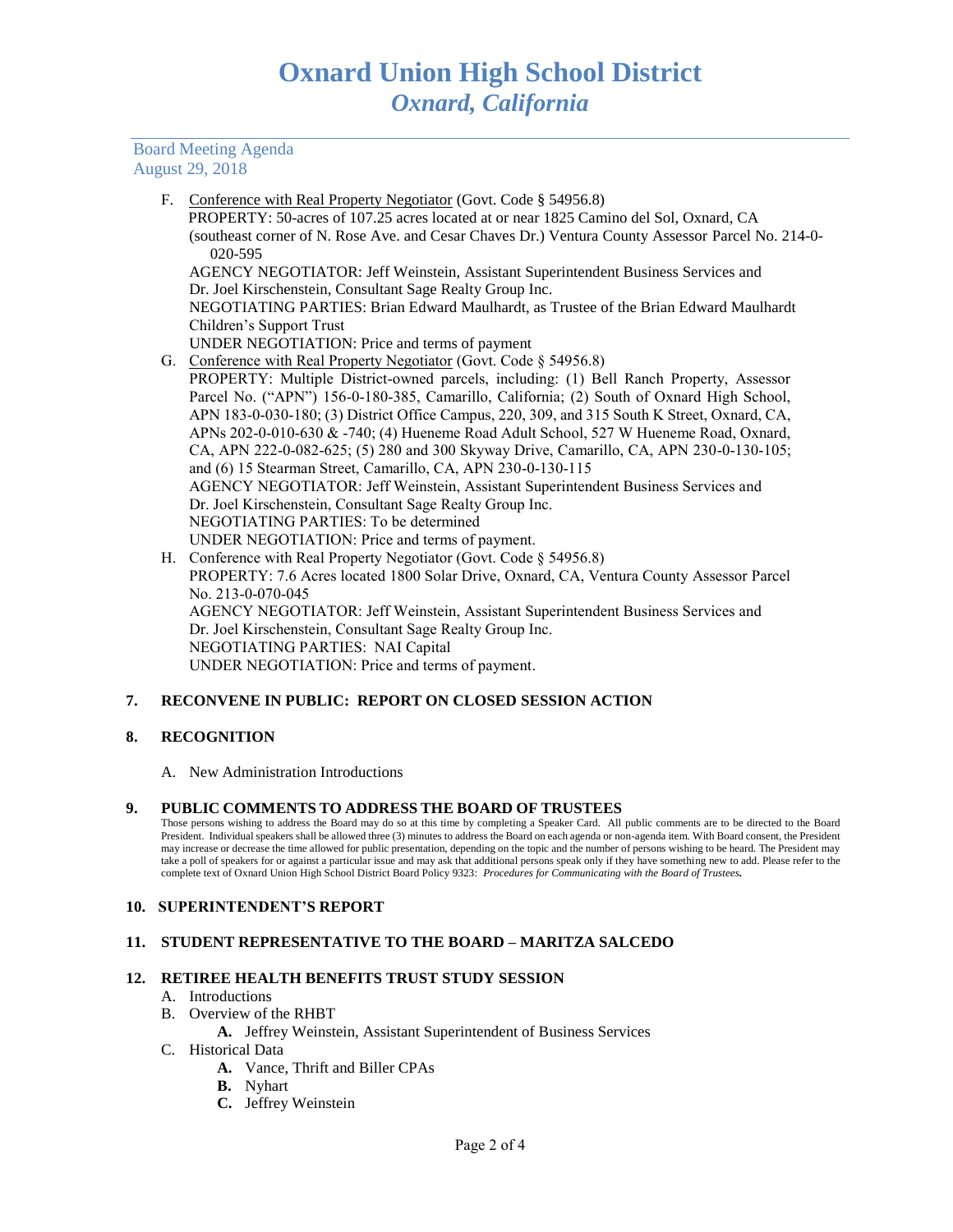Board Meeting Agenda August 29, 2018

## D. The OUHSD Current Funding Model

- **A.** Jeffrey Weinstein
- **B.** Canterbury Investments
- E. The District's Ongoing Commitment **A.** Dr. Penelope A. DeLeon, Superintendent of Schools
- F. Questions from the Board or Audience

# **13. CONSENT CALENDAR**

#### **Business Services**

- **A.** Consideration of Approval of Purchase Orders August 6-17, 2018
- **B.** Consideration of Approval of Environment Impact Report (EIR) Contract for Oxnard High School #8 Site
- **C.** Consideration of Amendment to Contract with Sage Realty Group for Surplus Property Process, District Asset Management Plan and Real Property Negotiations & Conditions of Site and Funding Approvals
- **D.** Consideration of Approval of Department of Toxic Substances Contract for Oxnard High School #8 Site
- **E.** Consideration of Approval of Architectural Design Contract for Facilities Modernization for all Sites

## **Educational Services**

- **F.** Consideration of Adult Education Course Approval for 2018-19 (A-22) as Approved by CA Department of Education
- **G.** Consideration of Approval of a Hearing Panel's Recommendation to Expel a Student as per Board Policy 5144 and Education Code 48918

## **Human Resources**

- **H.** Consideration of Approval of Personnel Items
- **I.** Consideration of Approval of Student Teaching Agreement between Antioch University Santa Barbara and Oxnard Union High School District
- **J.** Consideration of Approval of Oxnard Middle College High School 2018-2019 School Calendar

## **Board Policies**

- **K.** Consideration of Revision of Oxnard Union High School District Board Bylaw 9000: *Role of the Board*  [Second Reading]
- **L.** Consideration of Reaffirmation of Oxnard Union High School District Board Bylaw 9005: *Governance Standards* [First Reading]
- **M.** Consideration of Approval of Revision to BP 5131 *Student Conduct* [First Reading]

## **14. ACTION ITEMS**

## **Business Services**

- **A.** Consideration of Adoption of Resolution No. 18-28 CA Energy Commissions for School Bus Replacement Program
- **B.** Consideration of Adoption of Resolution No. 18-29, Resolution for Oxnard Union High School District Conflict of Interest Code
- **C.** Consideration of Approval "Measure A" Project Master Architect Contract with Architects for Education (A4E)
- **D.** Consideration of Approval "Measure A" Bond Staff Accountant Job Description [First Reading]

## **Human Resources**

- **E.** Consideration of Approval to Hire a "Measure A" Bond Staff Accountant
- **F.** Consideration of Approval to Hire a Maintenance, Operation and Transportation Clerk